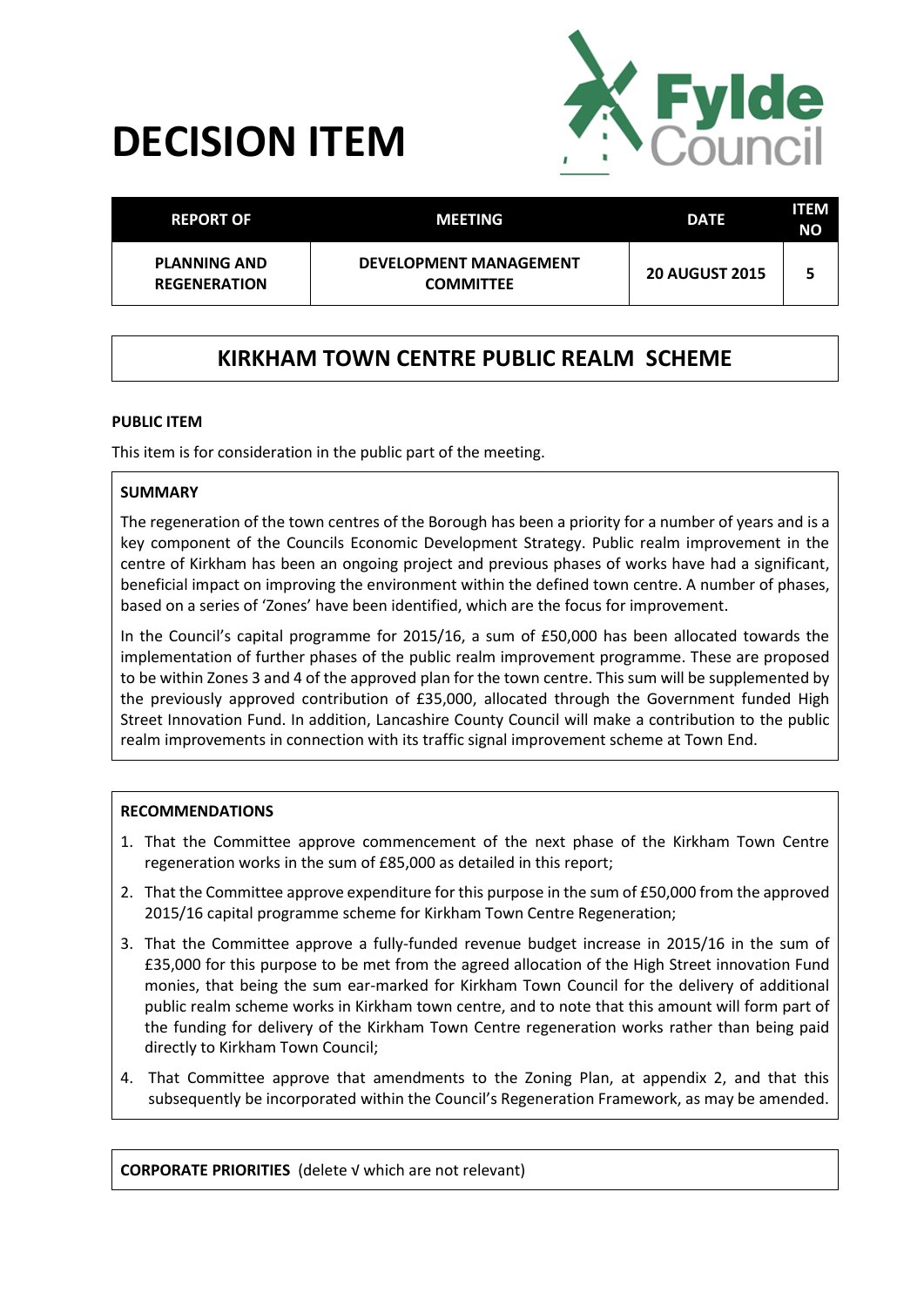| To Promote the Enhancement of The<br>Natural & Built Environment (Place) |  | To Encourage Cohesive Communities<br>(People)          | v |
|--------------------------------------------------------------------------|--|--------------------------------------------------------|---|
| To Promote a Thriving Economy<br>(Prosperity)                            |  | To Meet Expectations of our Customers<br>(Performance) |   |

### **SUMMARY OF PREVIOUS DECISIONS**

Report to the Council's former Cabinet entitled 'Town Centre Regeneration' dated 14th January 2015. With regard to Kirkham the Cabinet resolved:

1. To authorise officers to update the Council's Regeneration Framework, consolidate implemented projects and take account of updated schemes (as proposed) and bring about their implementation. The updated Framework be thereafter used to seek funding contributions, where appropriate, to implement the schemes contained within the Strategy.

2. That in respect of implementing the Regeneration Framework and schemes contained within it, officers be authorised to use the document to seek funding through Section 106 agreements, where appropriate so as to direct investment to implement schemes contained within the Framework.

7. That in the case of Kirkham, the Zoning Plan indicated on the plan (noted as Appendix 4 of the report) be adopted for the purposes of the Regeneration Framework and thereafter implemented as resources become available. The delivery of the actual zones, in sequence, would be tied to practical issues including the resources available at the time of implementation.

10. That in respect of implementation and construction of approved schemes, the Council continue to work in partnership with Lancashire County Council on the basis that it is demonstrated that this method offers best value from a financial and quality perspective.

#### **REPORT**

#### **Background**

- 1. A comprehensive report was presented to Cabinet in January 2015, which provided a review of the regeneration activities of the Council since the inception of this work in the year 2000. Within this review, the Borough's market town of Kirkham was considered. It was explained that through the former Countryside Commission's Market Town's initiative, improvement to the physical environment of the town centre was viewed by the business community and the public in general as a key issue. This was considered necessary to promote its on-going economic sustainability. A building refurbishment scheme has been one of the successes of the wider regeneration initiative for the town centre.
- 2. Kirkham Town Centre is a defined scheme within the Councils approved Regeneration Framework as a means of attracting funding from various sources. The centre of town has been divided into 7 zones, primarily based on discrete blocks of properties. To date, three of these zones have been completed at a cost of £225,000 (Fylde contribution of £70,000). The works undertaken so far have had a major, positive impact and have been well received by the business community and public in general. A scheme drawing is attached at appendix 1 which indicates the proposed scheme for Kirkham town centre.
- 3. In order to maintain the momentum of improvement, the Council has allocated a sum of £50,000 in the current year's capital programme, as a contribution to the implementation of further zones. This will be supplemented by a sum of £35,000, already approved for use in Kirkham, under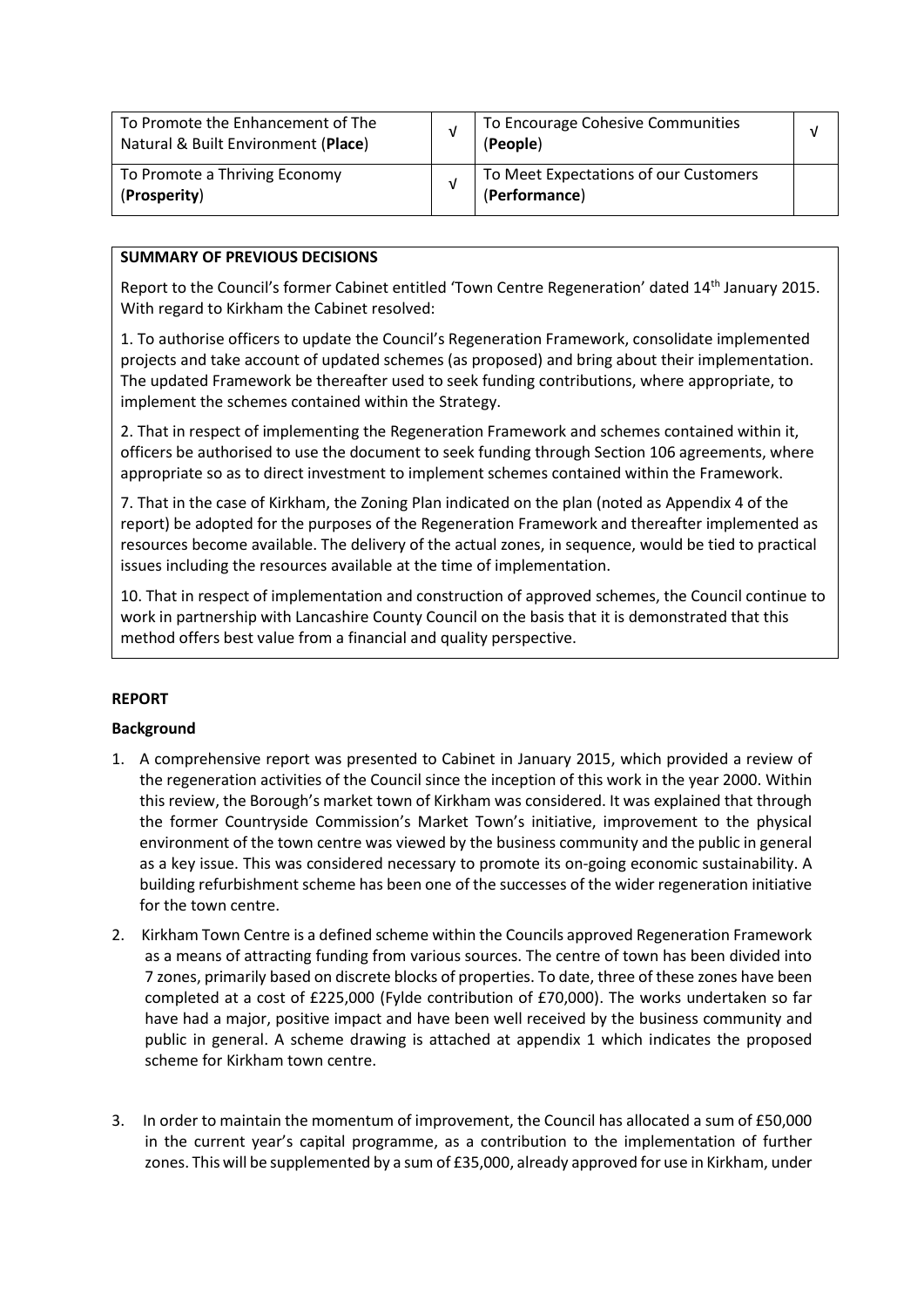the Government's High Street Innovation Fund and held by this Council (£100,000 was awarded to the Borough for town centre initiatives).

- 4. Lancashire County Council is to upgrade the traffic signals at Town End this financial year and has notified this Council that in view of its own programmes, it would wish to start the works on the 7<sup>th</sup> September 2015. It has always been envisaged that the traffic signal scheme and the next scheduled phases (zones), primarily relating to the upgrading of footways, should, if at all possible be aligned. In relation to the works proposed and funded by Lancashire County Council, this action will save costs in respect of traffic management but importantly, the costs of reinstating footways can be set against the overall scheme. This has the effect of contributing a sum amounting to around £20,000 to the next immediate phase of the public realm scheme. The total costs of the next scheduled phase, including the signal upgrading, is estimated at £126,000. The Borough Council has had a very productive working arrangement in implementing public realm schemes with the County Council, maximising the resources available in the pursuit of 'best value'. In recognising the benefits of this relationship, Cabinet has endorsed this working arrangement in the context of delivering future public realm schemes.
- 5. The previous report, presented to Cabinet in January of this year, resulted in an approval for the further implementation of public realm improvements in line with the adopted zoning plan. The immediate proposals relate to - and would result in - the completion of Zones 3 and 4, as identified.
- 6. Committee is therefore asked for its approval to utilise the allocated £50,000, in addition to the £35,000 held within the High Street Innovation Fund. The total sum will be used for the purposes of continuing the Kirkham Public Realm Scheme, namely zones 3 and 4.
- 7. The scheme essentially follows on from previous phases and includes the repaving of footways in an attractive 'tegular' block with any ancillary forecourt areas in an oblong brick, to create a demarcation. The use of a consistent design approach and coordinated colour scheme will help give the town a particular identity. Attractive bollards would be included being sited close to the kerb edge as a means of protecting the paving by preventing vehicle intrusion onto the footways.
- 8. Future revenue budget impacts will be limited since much of the scheme will be, by and large, paving works which has an extremely long, largely maintenance free lifespan. In the case of works to forecourts (which are few in number) agreement is reached with property owners regarding their responsibility for future maintenance, such as may be required. Lighting and highway trees will become the responsibility of the County Council. Taken as a whole, there will be no future maintenance liability associated with the scheme to the borough council.
- 9. One of the objectives of the Regeneration Framework is that of identifying priorities for the physical enhancement of town and village centres, identified through a number of sources. The Framework has also been used extensively to seek out commuted payments, through Section 106 Agreements, from relevant developments, thereby contributing to its implementation. The Framework will be 'rolled forward' into the Local Plan and will form part of the emerging Community Infrastructure Levy Strategy that will be prepared alongside it. This will hopefully assist in the continuation of implementing identified public realm schemes improvements aimed at supporting the future sustainability and enhancement of important town and village centres.
- 10. At the meeting of Cabinet on the  $15<sup>th</sup>$  January, approval was given to the updating of the Regeneration Framework, which is underway. This matter and will be reported to Committee in due course. In respect of Kirkham, it is suggested that the Zoning Plan be updated, which will assist in potentially attracting future commuted payments and other potential funding sources, including grants, were they to become available.
- 11. There are some land holdings within the area, and the preferred route will be for the Council to reach an agreement with each land owner which would be held on the Land Charges Register.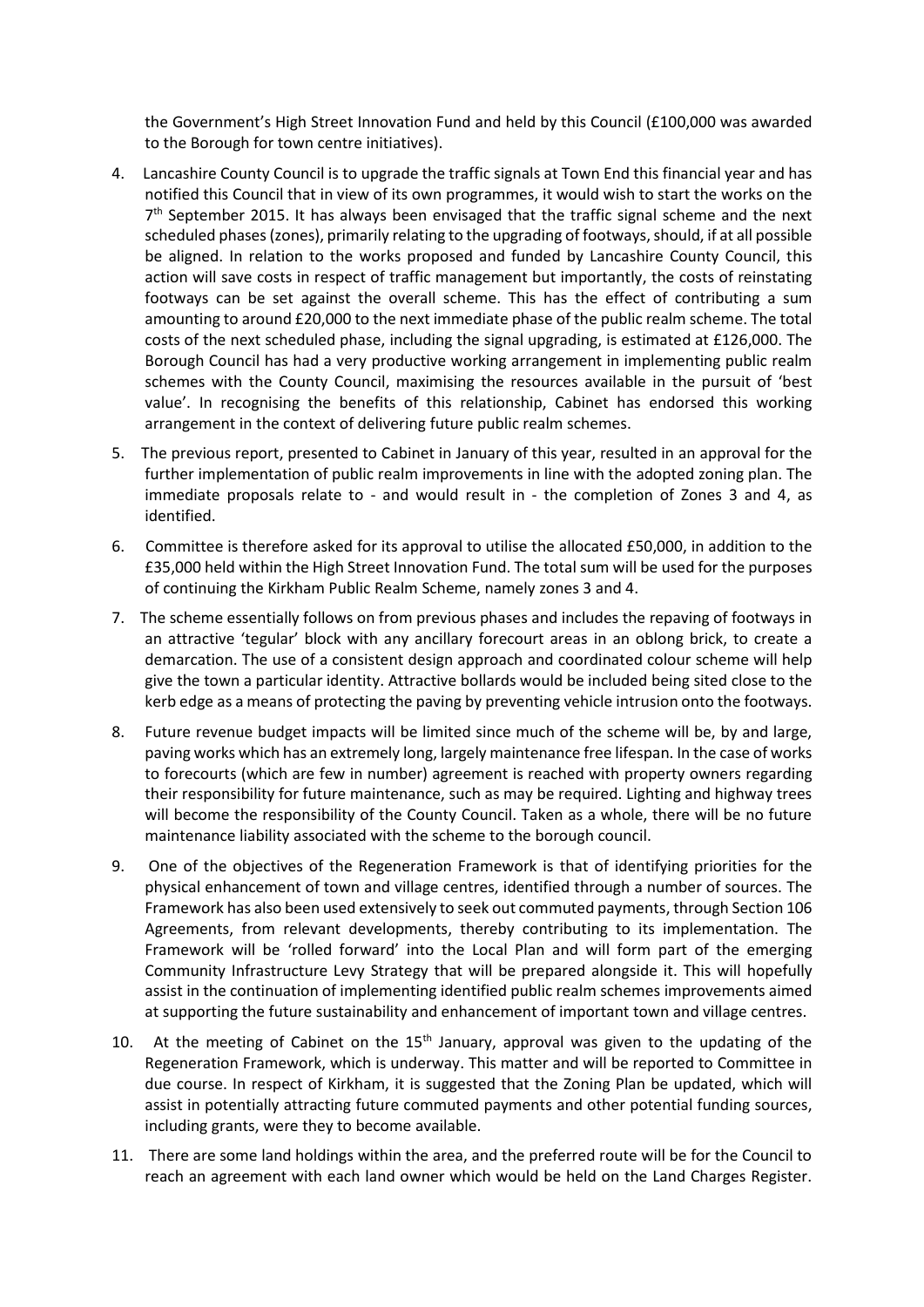This is considered to be the most cost effective approach balancing the need to protect the Council's investment whilst also being an arrangement that is acceptable to the land owners and will minimise the risk to the project.

- 12. The scheme is funded from two budgets specifically identified for the regeneration of Kirkham town centre. The phase identified is the next logical phase and is influenced by works proposed by LCC. The use of materials is dictated by previous adjoining schemes in the locality.
- 13. Committee may well be aware that in connection with the approval of the development at Mill Farm, Wesham, a commuted payment of £110,000 was agreed. This was specified as being for the future implementation of public realm improvements in Kirkham. Reference was also made in the agreement to potential improvements to Wesham centre. (That payment is now due). It is envisaged that a scheme to utilise this funding contribution will be prepared for future consideration by Committee. The potential implementation of schemes in this regard is likely in the calendar year 2016. The immediate priority, however, relates to the use of the funding already approved by the Borough Council and the County Council as described.

|                                         | <b>IMPLICATIONS</b>                                                                                                                                                                                                                                                                                                                                                                                                                                                                                                                                                                                                                                                                                                                                             |
|-----------------------------------------|-----------------------------------------------------------------------------------------------------------------------------------------------------------------------------------------------------------------------------------------------------------------------------------------------------------------------------------------------------------------------------------------------------------------------------------------------------------------------------------------------------------------------------------------------------------------------------------------------------------------------------------------------------------------------------------------------------------------------------------------------------------------|
| Finance                                 | This report summarises the next phase of the Kirkham<br>Town Centre regeneration scheme and requests approval<br>for the commencement of the works in the sum of<br>£85,000 as detailed in this report.<br>In order to finance the works the report requests approval<br>for:<br>the expenditure of £50,000 from the approved<br>2015/16 capital programme scheme for Kirkham<br>Town Centre Regeneration, together with<br>the approval for a fully-funded revenue budget<br>increase in 2015/16 in the sum of £35,000 to be<br>met from the agreed allocation of the High Street<br>innovation Fund monies, that being the sum ear-<br>marked for Kirkham Town Council for the delivery<br>of additional public realm scheme works in<br>Kirkham town centre. |
| Legal                                   | None directly applicable                                                                                                                                                                                                                                                                                                                                                                                                                                                                                                                                                                                                                                                                                                                                        |
| <b>Community Safety</b>                 | None directly applicable                                                                                                                                                                                                                                                                                                                                                                                                                                                                                                                                                                                                                                                                                                                                        |
| Human Rights and Equalities             | The scheme relates directly to enhancements to the<br>public realm would, therefore, benefit and support<br>equality within the community.                                                                                                                                                                                                                                                                                                                                                                                                                                                                                                                                                                                                                      |
| Sustainability and Environmental Impact | Proposed schemes aimed at enhancing town centre<br>sustainability                                                                                                                                                                                                                                                                                                                                                                                                                                                                                                                                                                                                                                                                                               |
| Health & Safety and Risk Management     | Matters dealt with by Lancashire County Council in the<br>context of the delivery of the scheme.                                                                                                                                                                                                                                                                                                                                                                                                                                                                                                                                                                                                                                                                |